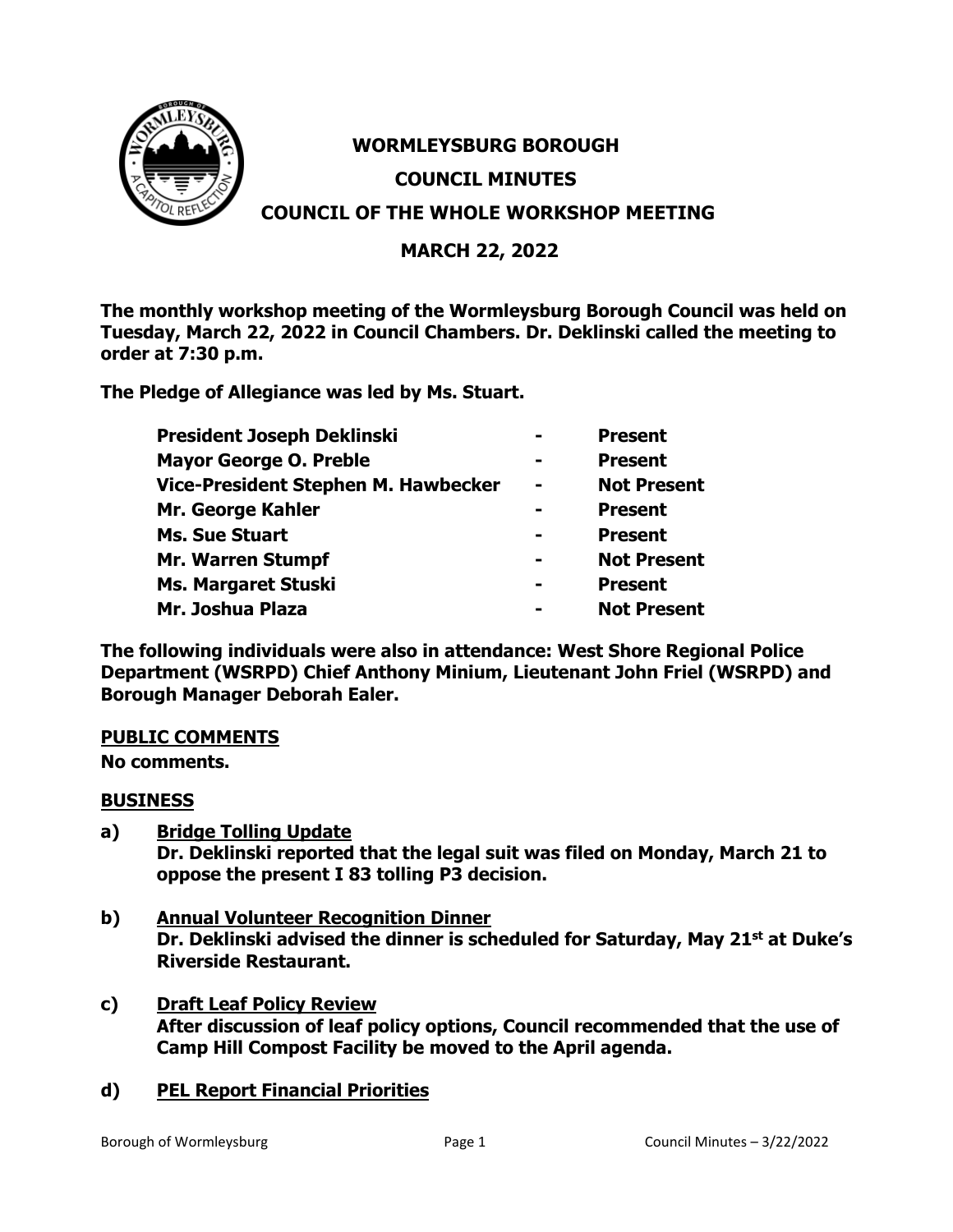**The following initiatives are currently in motion and/or being worked through:**

- **Codes Enforcement Officer**
- **ARP Funding**
- **Workman Compensation**
- **Training**
- **Stormwater Fee**
- **e) ARP/Borough Hall Redesign Plans**

**Mr. Kahler and Manager Ealer attended a meeting with Lobar Associates, who is a member of the Keystone Purchasing Network, to discuss the redesign process.** 

#### **f) Grants Updates**

**Ms. Stuski advised she continues to work on DCED grants and a State Farm grant for Parks and Recreation.**

- **g) Stormwater Fee Process Update (Court review) Currently under review with Solicitor Salzmann.**
- **h) Codes Committee Update Ms. Stuart advised the amended Sign Ordinance is complete and Council recommends it be moved to the April agenda.**
- **i) Council Photo Arrangements Council photo to be taken at April's council meeting.**

## **j) Police Commission Update Chief Minium advised that the department is currently in the interview process for 2 to 3 more additional officers.**

## **EXECUTIVE SESSION**

**Dr. Deklinski opened the Executive Session at 8:32 p.m.**

**1 – Personnel Matter**

**Dr. Deklinski closed the Executive Session at 9:08 p.m.**

**NEXT MEETING: Tuesday, April 19, 2022, 7:30 p.m., Council Chambers**

#### **ADJOURNMENT**

**ACTION: On motion made by Dr. Deklinski, Council meeting was adjourned at 9:08 p.m.** 

#### **Respectfully submitted,**